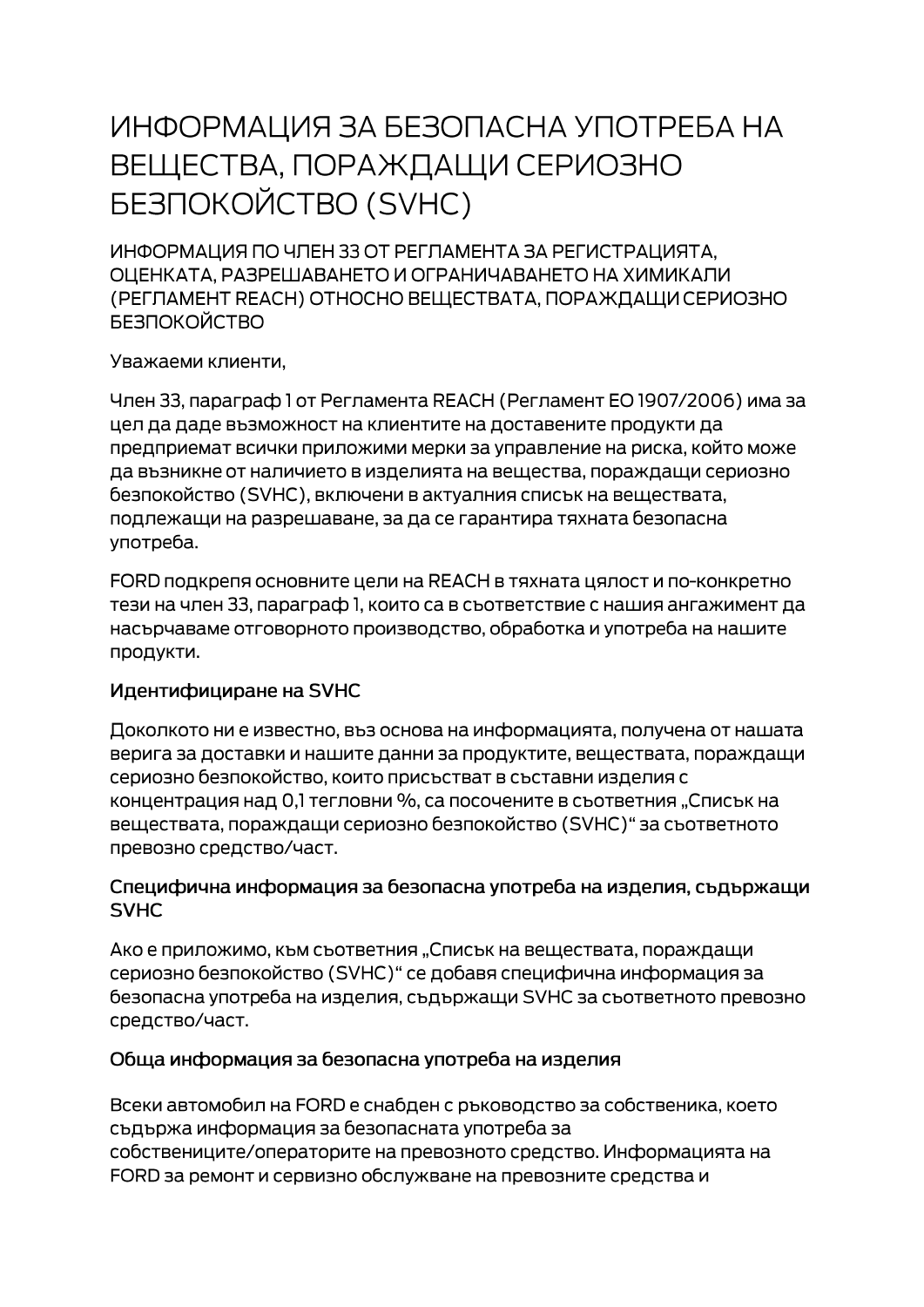оригиналните части обхваща и информация за безопасната употреба от страна на техническия персонал.

Когато се съдържат в части от превозното средство, посочените вещества в съответния "Списък на веществата, пораждащи сериозно безпокойство (SVHC)" за конкретния автомобил/част са включени така, че да се сведе до миниум евентуалното излагане на клиентите на съответното вещество, като опасността за хората или околната среда може да бъде изключена, докато автомобилът и неговите части се използват по предназначение и докато всички ремонти, сервизно обслужване и поддръжка се извършват в съответствие с техническите инструкции за тези дейности и стандартните добри практики в бранша.

Излезлите от употреба превозни средства могат да бъдат изхвърляни законно в Европейския съюз само чрез предаването им в оторизирани сьоръжения за третиране (АТЕ). Автомобилните части трябва да се изхвърлят в съответствие с приложимото местно законодателство и насоки на местните органи.

# Модел: Ford Puma

Списък на веществата, пораждащи сериозно безпокойство (SVHC) въз основа на Списъка на ЕСНА на веществата, подлежащи на разрешаване, към 1 януари 2022 г.

Специфична информация за безопасна употреба на изделия, съдържащи SVHC

| <b>Commodity</b>                                   | <b>REACH SVHCs</b>              |
|----------------------------------------------------|---------------------------------|
| <b>A/C Compressor</b>                              | Lead[7439-92-1]                 |
| A/C Lines, Receiver Drier and<br>Accumulator       | Lead[7439-92-1]                 |
| <b>ABS/ESC Module</b>                              | Lead[7439-92-1]                 |
| <b>Accessories</b>                                 | 1,2-Dimethoxyethane[110-71-4]   |
|                                                    | C,C'-azodi(formamide)[123-77-3] |
|                                                    | Lead[7439-92-1]                 |
| <b>Active and Air Suspension</b>                   | Lead[7439-92-1]                 |
| <b>Adaptive Cruise Control</b>                     | Lead[7439-92-1]                 |
| <b>Air Brakes</b>                                  | Lead[7439-92-1]                 |
| AIS - Air Cleaner and Low<br><b>Pressure Ducts</b> | Lead[7439-92-1]                 |
| <b>AIS - High Pressure Ducts</b>                   | Lead[7439-92-1]                 |
| <b>Alternator</b>                                  | Lead[7439-92-1]                 |
| Antenna                                            | Lead[7439-92-1]                 |

Не се изисква специфична информация за безопасна употреба – спазвайте Общата информация за безопасна употреба на изделията.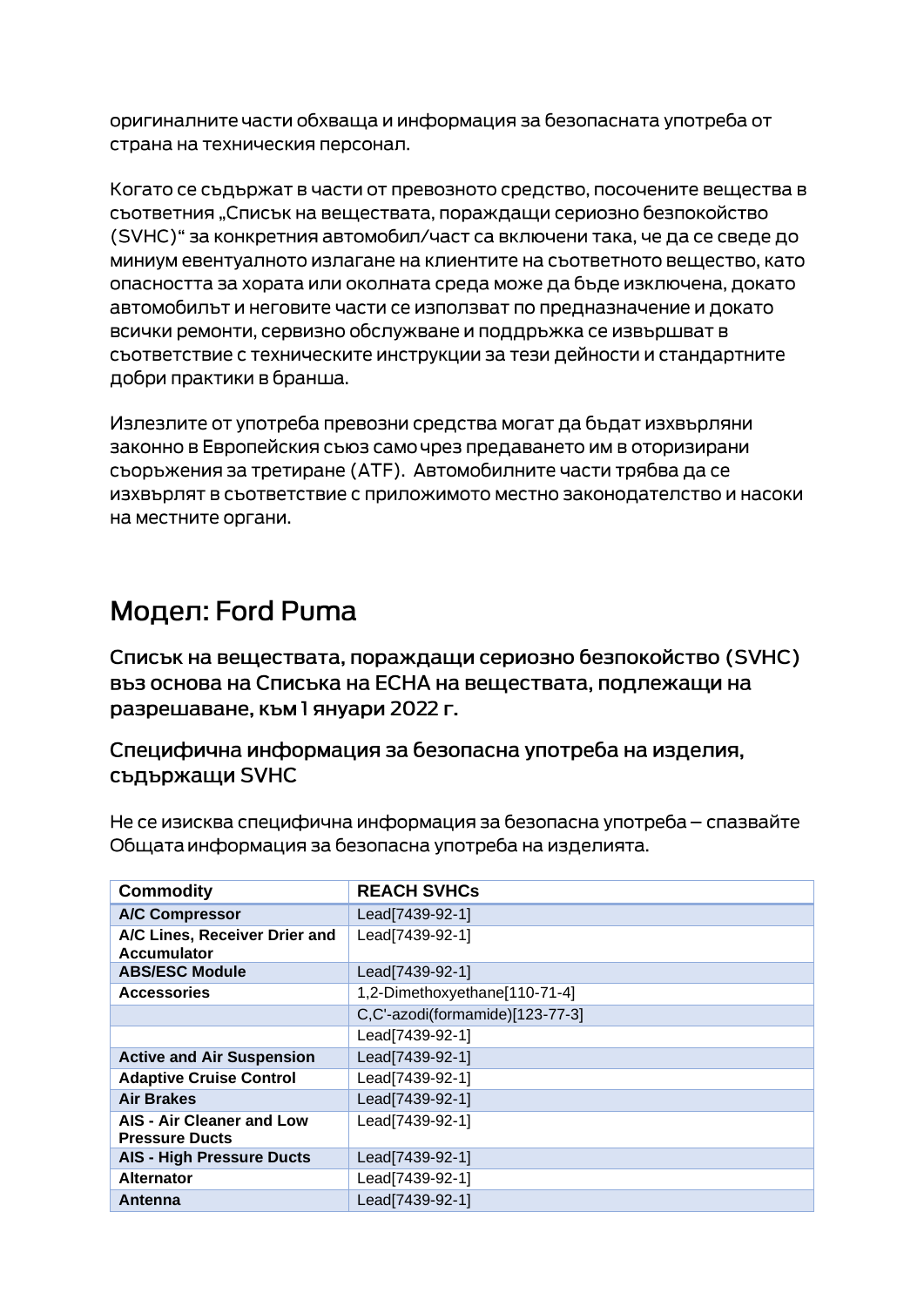| <b>Audio and Navigation Head</b><br><b>Units</b>                   | Lead[7439-92-1]                                                                    |
|--------------------------------------------------------------------|------------------------------------------------------------------------------------|
| <b>Battery</b>                                                     | Lead[7439-92-1]                                                                    |
| <b>Body Structure -</b>                                            | Lead[7439-92-1]                                                                    |
| <b>Decklid/Liftgate (incl</b><br>Hinge/Supt)                       |                                                                                    |
| <b>Body Structure - Floor Pan -</b>                                | Lead[7439-92-1]                                                                    |
| <b>Front Floor and Side Sill</b>                                   |                                                                                    |
|                                                                    | Refractory ceramic fibres[142844-00-6]                                             |
| <b>Body Structure - Floor Pan -</b><br><b>Rear Floor</b>           | Dicyclohexyl-phthalate[84-61-7]                                                    |
|                                                                    | Lead[7439-92-1]                                                                    |
| <b>Body Structure - Hood</b><br><b>Assembly (incl Hinge/Supt)</b>  | 2-(2H-Benzotriazol-2-yl)-4,6-ditertpentylphenol[25973-55-1]                        |
| <b>Brake - Parking</b>                                             | 2-(2H-Benzotriazol-2-yl)-4,6-ditertpentylphenol[25973-55-1]                        |
|                                                                    | Methyloxirane[75-56-9]                                                             |
| <b>Brake Actuation</b>                                             | Lead[7439-92-1]                                                                    |
| <b>Brake Tubes and Hoses</b>                                       | Lead[7439-92-1]                                                                    |
| <b>Brakes - Caliper &amp; Anchor</b>                               | Lead[7439-92-1]                                                                    |
| <b>Brkt Assy (Front, Rear)</b>                                     |                                                                                    |
| <b>Brakes - Drum (Front/Rear)</b>                                  | Lead[7439-92-1]                                                                    |
| <b>Bulk Materials (PMT100)</b>                                     | C,C'-azodi(formamide)[123-77-3]                                                    |
|                                                                    | Dicyclohexyl-phthalate[84-61-7]                                                    |
| <b>Bumpers Beams (Un-</b><br><b>Exposed) - Front/Rear</b>          | Lead[7439-92-1]                                                                    |
| <b>Charge Air Cooler</b>                                           | Lead[7439-92-1]                                                                    |
| <b>CHMSL</b>                                                       | Lead[7439-92-1]                                                                    |
| <b>Clutch / DMF (Dual Mass</b><br>Flywheel)                        | Lead[7439-92-1]                                                                    |
| <b>Control Arm and Bushing</b><br><b>Assembly</b>                  | Imidazolidine-2-thione[96-45-7]                                                    |
| <b>Cooling Fans</b>                                                | Lead[7439-92-1]                                                                    |
| <b>Cooling Hoses &amp; Bottles</b>                                 | Lead[7439-92-1]                                                                    |
| <b>EDS Wiring Assembly &amp;</b><br><b>Components</b>              | Lead[7439-92-1]                                                                    |
| <b>EGR System (Gas/Diesel)</b>                                     | Lead[7439-92-1]                                                                    |
| <b>Electro/Mechanical Devices</b>                                  | Lead[7439-92-1]                                                                    |
| <b>Electronic Control Panel and</b><br><b>CCH</b>                  | Lead[7439-92-1]                                                                    |
|                                                                    | N,N-Dimethylacetamide[127-19-5]                                                    |
|                                                                    | Octamethylcyclotetrasiloxane[556-67-2]                                             |
| <b>Electronic Modules -</b>                                        | 1,6,7,8,9,14,15,16,17,17,18,18-                                                    |
| <b>Amplifiers</b>                                                  | Dodecachloropentacyclo[12.2.1.16,9.02,13.05,10]octadeca-7,15-<br>diene[13560-89-9] |
| <b>Electronic Modules - Displays</b>                               | 2-(2H-Benzotriazol-2-yl)-4,6-ditertpentylphenol[25973-55-1]                        |
|                                                                    | Lead[7439-92-1]                                                                    |
| <b>Electronic Modules - Door</b><br>Zone                           | Lead[7439-92-1]                                                                    |
| <b>Electronic Modules - Power</b><br><b>Decklid/Liftgate (PLG)</b> | Lead[7439-92-1]                                                                    |
| <b>Electronic Modules -</b><br><b>Suspension</b>                   | Lead[7439-92-1]                                                                    |
| <b>Electronic Modules - SYNC</b>                                   | 2-Methylimidazole[693-98-1]                                                        |
|                                                                    | Lead[7439-92-1]                                                                    |
| <b>Engine Sealing (Including</b>                                   | Lead[7439-92-1]                                                                    |
| head gaskets)                                                      |                                                                                    |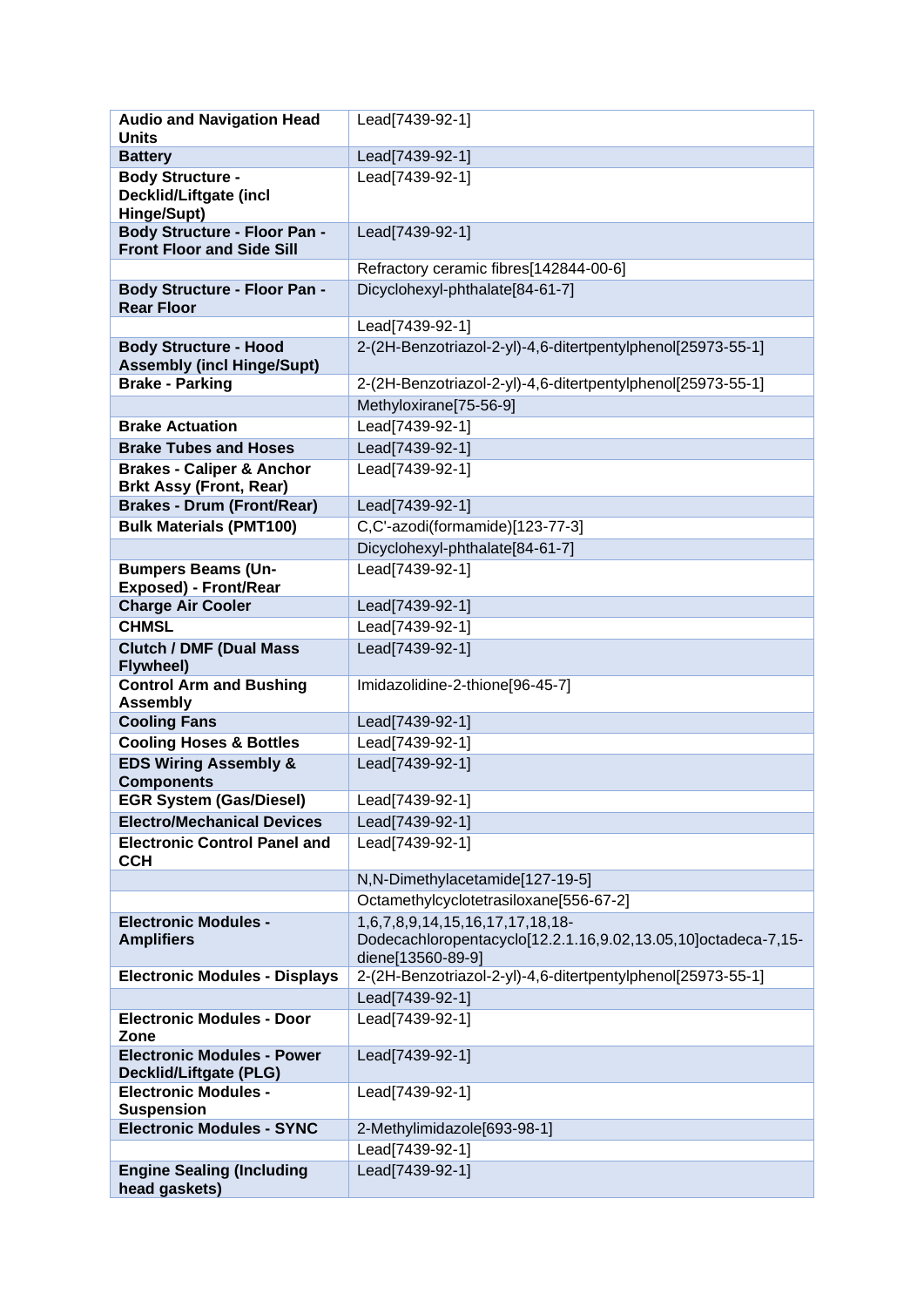| <b>Evaporator and Blower</b>                | Lead[7439-92-1]                                                                 |
|---------------------------------------------|---------------------------------------------------------------------------------|
| <b>Assemby (HVAC Module)</b>                |                                                                                 |
| <b>Exhaust Cold End (Muffler &amp;</b>      | Lead[7439-92-1]                                                                 |
| <b>Output Pipe Assembly)</b><br><b>FEAD</b> | Lead[7439-92-1]                                                                 |
| <b>Fuel Canister Assembly</b>               | Lead[7439-92-1]                                                                 |
| <b>Fuel Lines</b>                           | 6,6'-Di-tert-butyl-2,2'-methylenedi-p-cresol[119-47-1]                          |
|                                             | Lead[7439-92-1]                                                                 |
| <b>Fuel Tanks</b>                           | Lead[7439-92-1]                                                                 |
| <b>Half Shaft(s)</b>                        | Lead[7439-92-1]                                                                 |
|                                             | Sodium borate, decahydrate[1303-96-4]                                           |
| <b>Headlamp / Side Marker</b>               | Lead[7439-92-1]                                                                 |
| <b>Headliner / Sunvisor</b>                 | C,C'-azodi(formamide)[123-77-3]                                                 |
| I/S Mirror                                  | Lead[7439-92-1]                                                                 |
| <b>Instrument Cluster</b>                   | Lead[7439-92-1]                                                                 |
| <b>Interior Lighting</b>                    | 4,4'-Isopropylidenediphenol[80-05-7]                                            |
|                                             | Lead[7439-92-1]                                                                 |
| Latches - Hood, Decklid and                 | Diboron-trioxide[1303-86-2]                                                     |
| <b>Liftgate Latches</b>                     |                                                                                 |
|                                             | Lead[7439-92-1]                                                                 |
| <b>Latches - Side Door/Latch</b>            | 6,6'-Di-tert-butyl-2,2'-methylenedi-p-cresol[119-47-1]                          |
| <b>Mini Module</b>                          |                                                                                 |
| <b>Locks</b>                                | 1,2-Dimethoxyethane[110-71-4]                                                   |
|                                             | Lead[7439-92-1]                                                                 |
| <b>Mirrors</b>                              | Lead[7439-92-1]                                                                 |
| <b>Moonroof</b><br><b>Overhead Console</b>  | Lead[7439-92-1]                                                                 |
|                                             | Lead[7439-92-1]                                                                 |
| <b>Paint</b><br><b>Park Assist</b>          | 2-(2H-Benzotriazol-2-yl)-4,6-ditertpentylphenol[25973-55-1]                     |
| <b>PATS Transceiver</b>                     | Lead[7439-92-1]<br>Lead[7439-92-1]                                              |
| <b>PCV System</b>                           | Imidazolidine-2-thione[96-45-7]                                                 |
| <b>Pedal Box</b>                            | 6,6'-Di-tert-butyl-2,2'-methylenedi-p-cresol[119-47-1]                          |
| <b>Plastic Bumpers and Fascias</b>          | Lead[7439-92-1]                                                                 |
| <b>Powertrain Control Module</b>            | Lead[7439-92-1]                                                                 |
| (PCM/EEC/ECM)                               |                                                                                 |
| <b>PT Mounts</b>                            | Lead[7439-92-1]                                                                 |
| <b>PT Sensors</b>                           | Lead[7439-92-1]                                                                 |
| <b>Radiator Assembly</b>                    | Lead[7439-92-1]                                                                 |
| <b>Rain and Daylight Sensor</b>             | 1,3,5-Tris(oxiranylmethyl)-1,3,5-triazine-2,4,6(1H,3H,5H)-<br>trione[2451-62-9] |
| <b>Restraint Electronics</b>                | Lead[7439-92-1]                                                                 |
| <b>Seat Belts (Front and Rear)</b>          | Disodium-octaborate[12008-41-2]                                                 |
|                                             | Lead[7439-92-1]                                                                 |
| Seats - Foam - Cut and Sew                  | C,C'-azodi(formamide)[123-77-3]                                                 |
| Seats - JIT                                 | Lead[7439-92-1]                                                                 |
| <b>Seats - Structures</b>                   | 1-Methyl-2-pyrrolidone[872-50-4]                                                |
|                                             | Lead[7439-92-1]                                                                 |
| <b>Shifter Cables/Brackets -</b><br>Auto    | 1-Methyl-2-pyrrolidone[872-50-4]                                                |
|                                             | C,C'-azodi(formamide)[123-77-3]                                                 |
| <b>Side and Rear Vision (BLIS)</b>          | Lead[7439-92-1]                                                                 |
| <b>Smart Data Link Module</b>               | Lead[7439-92-1]                                                                 |
| <b>Speakers / Tweeters</b>                  | N,N-Dimethylacetamide[127-19-5]                                                 |
| <b>Steering Column</b>                      | Lead[7439-92-1]                                                                 |